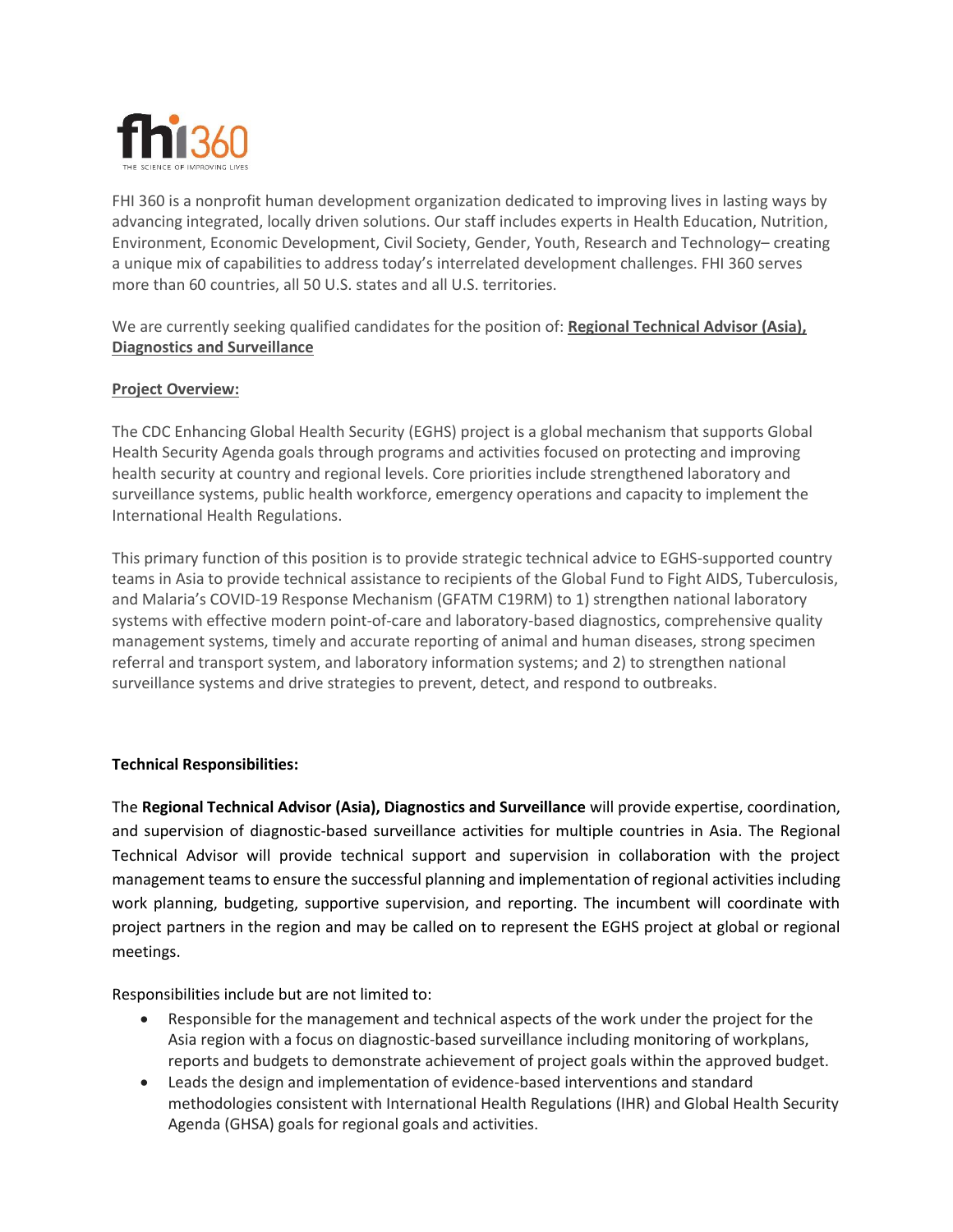- Coordinates FHI 360 efforts to align and collaborate with stakeholders in relevant countries and West Africa region.
- Provides technical inputs to the programmatic workplan related to infectious disease surveillance and laboratory surveillance of epidemic and pandemic-prone diseases across project partners in accordance with evidence base and technical/quality standards.
- Assesses performance, identifies challenges, provides technical direction to resolve challenges to ensure quality of implementation, in line with approved workplans.
- Directly supervises regional/country diagnostics and surveillance project staff, establish clear work objectives, conduct timely performance appraisals, provide mentorship and feedback, and support staff development.
- Works in close collaboration with the project management team, headquarter and regional technical experts, monitoring and evaluation officer, and counterpart in the Asia region.
- Represents the project team at technical/stakeholder forums with country, national government, regional entities, donor institutions and other implementing partners working in global health security, laboratory strengthening, and surveillance.
- Supports capacity building activities to improve GHSA and IHR capacities in the Asia region.
- Stays up to date on national and international developments in GHSA and IHR and communicates these to the team and partners.
- Leads business development opportunities related to epidemiological and laboratory surveillance or other global health security technical areas.
- Liaises and coordinates reporting with country teams, M&E Advisor and HQ project team.
- Documents lessons learned.
- Recruits, onboards, and trains new hires for Asia Regional portfolio as needed
- Other duties as assigned.

# **APPLIED KNOWLEDGE & SKILLS:**

- In-depth knowledge of and experience in national/regional infectious disease diagnostics and surveillance
- Demonstrated experience implementing field-based surveillance methodology including analysis of epidemiologic investigation data
- Awareness of the mechanisms and strategies that are being deployed under the Global Health Security Agenda and other similar mechanisms to combat emerging infectious disease threats.
- Knowledge and previous work experience with JEE and improvement strategies at country level
- Proficiency with data management software (DHIS 2 or other information systems)
- Sensitivity to cultural diversity and understanding of the political, contextual, and ethical issues in assigned areas.
- Excellent interpersonal and analytical skills.
- Demonstrated report writing and presentation skills
- Excellent and demonstrated project management skills.
- Ability to network and collaborate with others in a complex multi-partner context.
- Demonstrated proficiency with using Microsoft Office Suite required.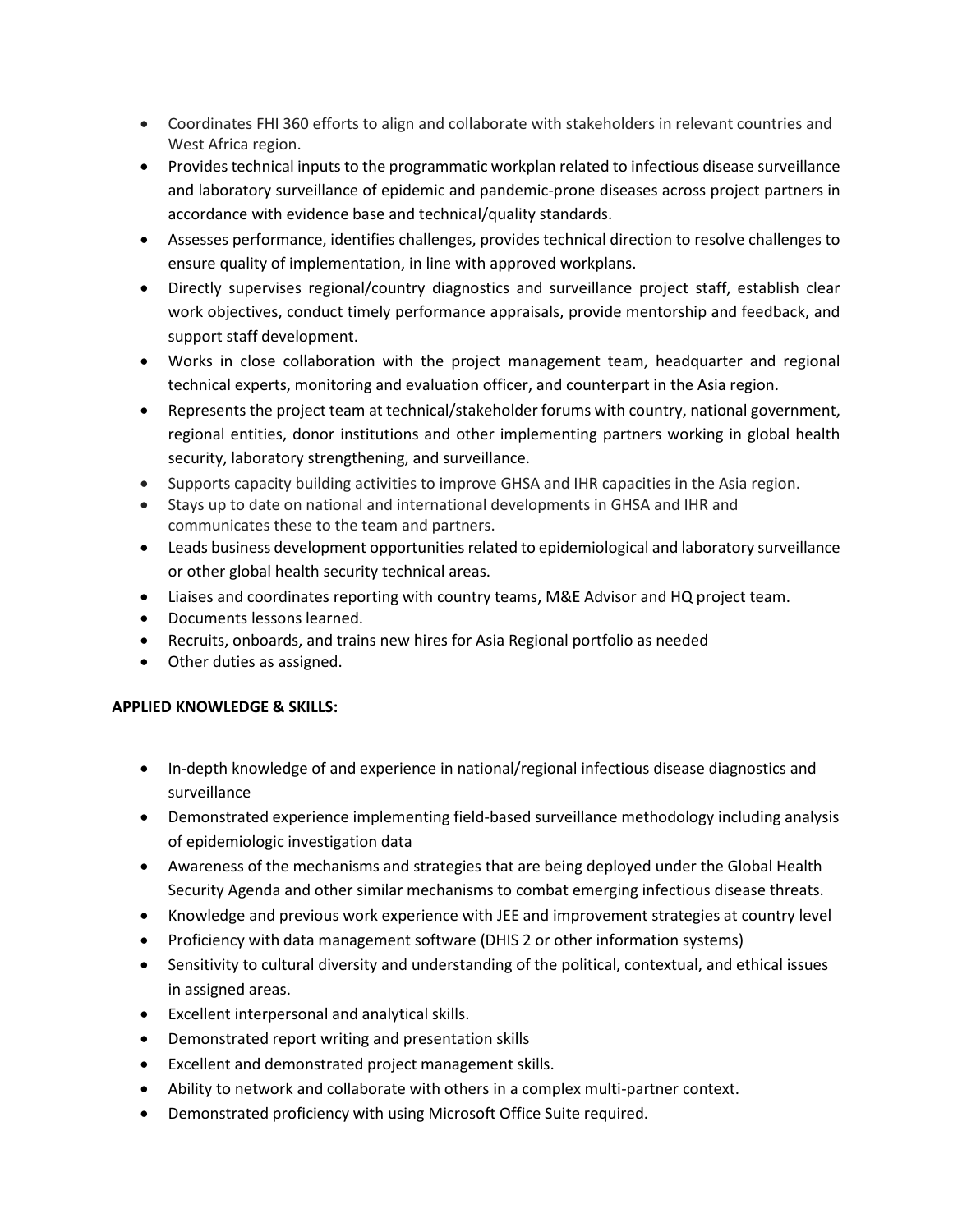- Ability to analyze and interpret data, identify errors, and prepare reports.
- Ability to solve problems and implement corrective action as needed.

## **Education and Experience**

- Master's degree or international equivalent in medicine, public health, or related field
- At least 8 years of relevant experience in infectious disease diagnostics-based surveillance.
- Demonstrated experience implementing field-based surveillance methodology including analysis of epidemiologic investigation data
- Experience working effectively with government counterparts at national and regional levels.
- Proven interpersonal skills and ability to work effectively in a team.
- Experience collaborating on projects and coordinating efforts with other program staff, other international health agencies, and private and non-profit organizations
- Experience supervising technical staff across multiple countries
- Experience working with CDC or USAID preferred.

## **Typical Physical Demands**

- Typical office environment
- Ability to spend long hours looking at a computer screen and doing repetitive work on a keyboard
- Ability to sit and stand for extended periods of time
- Ability to lift/move up to 5 lbs.

## **Technology to be Used**

- Personal computer, Microsoft Office (Office 365, SharePoint, Word, Excel, PowerPoint), Skype/Zoom/Teams, cell phone/mobile technology, and standard office equipment.
- Proficient in data analysis software such Epi-Info and/or SPSS and/or R and/or SAS

## **Travel**

• Up to 50% within the region

## **Language Requirements**

• Must be able to read, write, and speak fluent English and local language.

## **To apply for this position, please register and upload your cover letter and resume by clickin[g HERE.](https://fhi.wd1.myworkdayjobs.com/FHI_360_External_Career_Portal/job/Bangkok-Thailand/Regional-Technical-Advisor--Asia-_Requisition-2022201074)**

This job posting summarizes the main duties of the job. It neither prescribes nor restricts the exact tasks that may be assigned to carry out these duties. This document should not be construed in any way to represent a contract of employment. Management reserves the right to review and revise this document at any time.